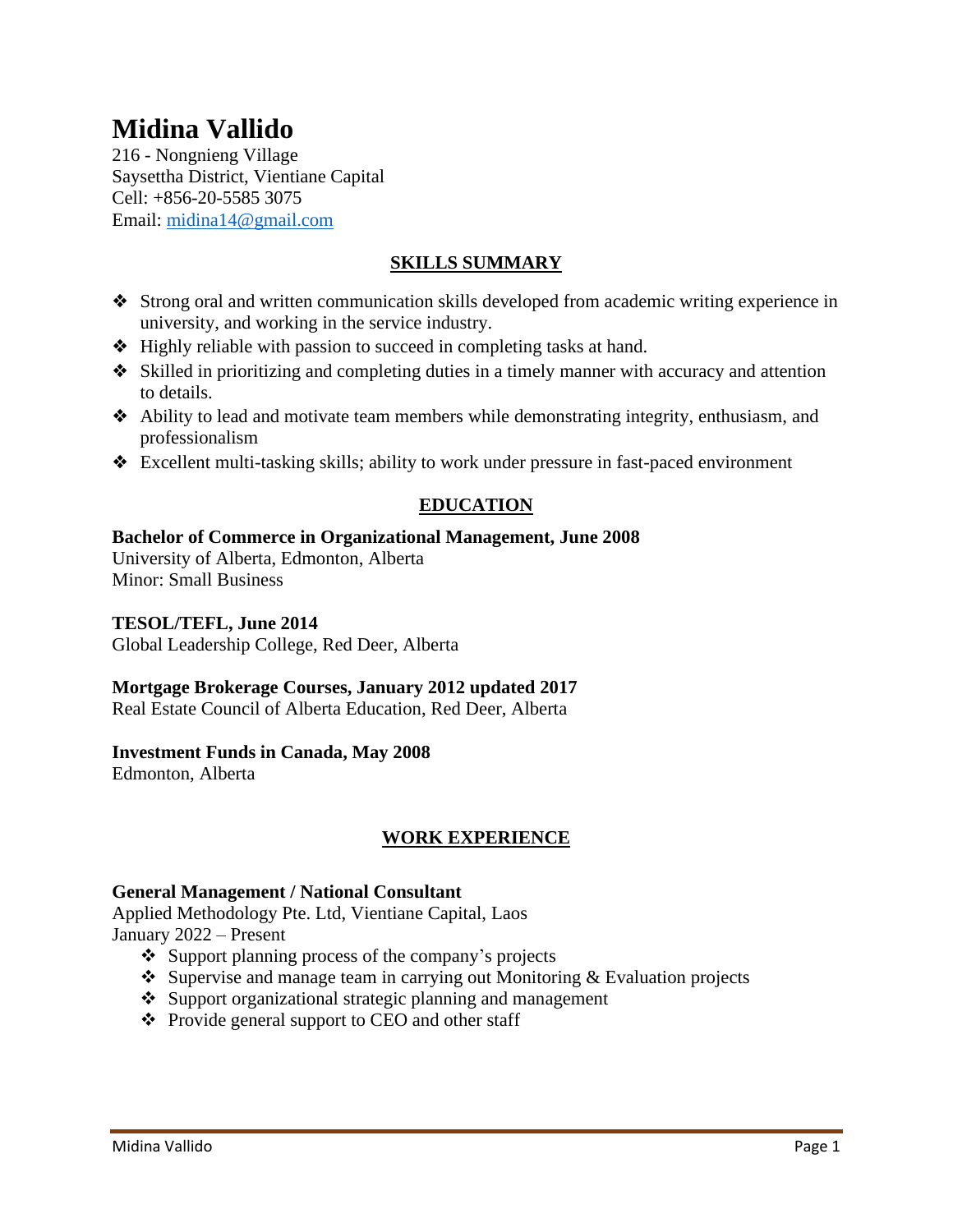# **Credit Marketing Officer (Credit Lending Officer)**

Bangkok Bank Public Company Limited, Vientiane Capital, Laos November 2019 – December 2021

- ❖ Monitor and manage credit portfolio.
- ❖ Prepare credit applications for new and existing customers which include analysis of financial data, industry information, risks, collateral, etc.
- ❖ Visit new and existing customers to maintain and grow the credit portfolio.
- ❖ Prepare reports relating to credit issues to the Bangkok Bank Head Office and the Bank of Lao PDR.

#### **Mortgage Associate**

Compass Mortgage Group January 2017 – Dec 2019

- ❖ Offered mortgage loans to self-sourced clients by utilizing a lender credit
- ❖ Completed mortgage loan applications in accordance to Canadian credit guidelines, as well as guidelines set by each lender
- ❖ Provided financial advice regarding mortgages, home equity and budgeting
- ❖ Filed and organized documents for submission to lenders for approval through electronic application

#### **Manager/Owner**

Ricky's All Day Grill October 2016 – September 2019

- ❖ Managed day to day operations
- ❖ Handled guest complaints and inquiries
- ❖ Processed payroll and other administrative tasks, accounts payable and receivable
- ❖ Performed Bookkeeping tasks for business related transactions

#### **Compliance Officer**

Bangkok Bank Public Company Limited, Vientiane Laos June 2015 – October 2016

- ❖ Reviewed and assessed operational risks, consumer risks, and overall risks to be in compliance with laws and regulations.
- ❖ Performed regulation, policy and procedure review to align with Lao, Thai, and Bangkok Bank's rules and regulations.
- ❖ Performed FATCA initialization project as part of Bangkok Bank's company wide compliance restructuring.
- ❖ Assisted branch manager with annual business plan.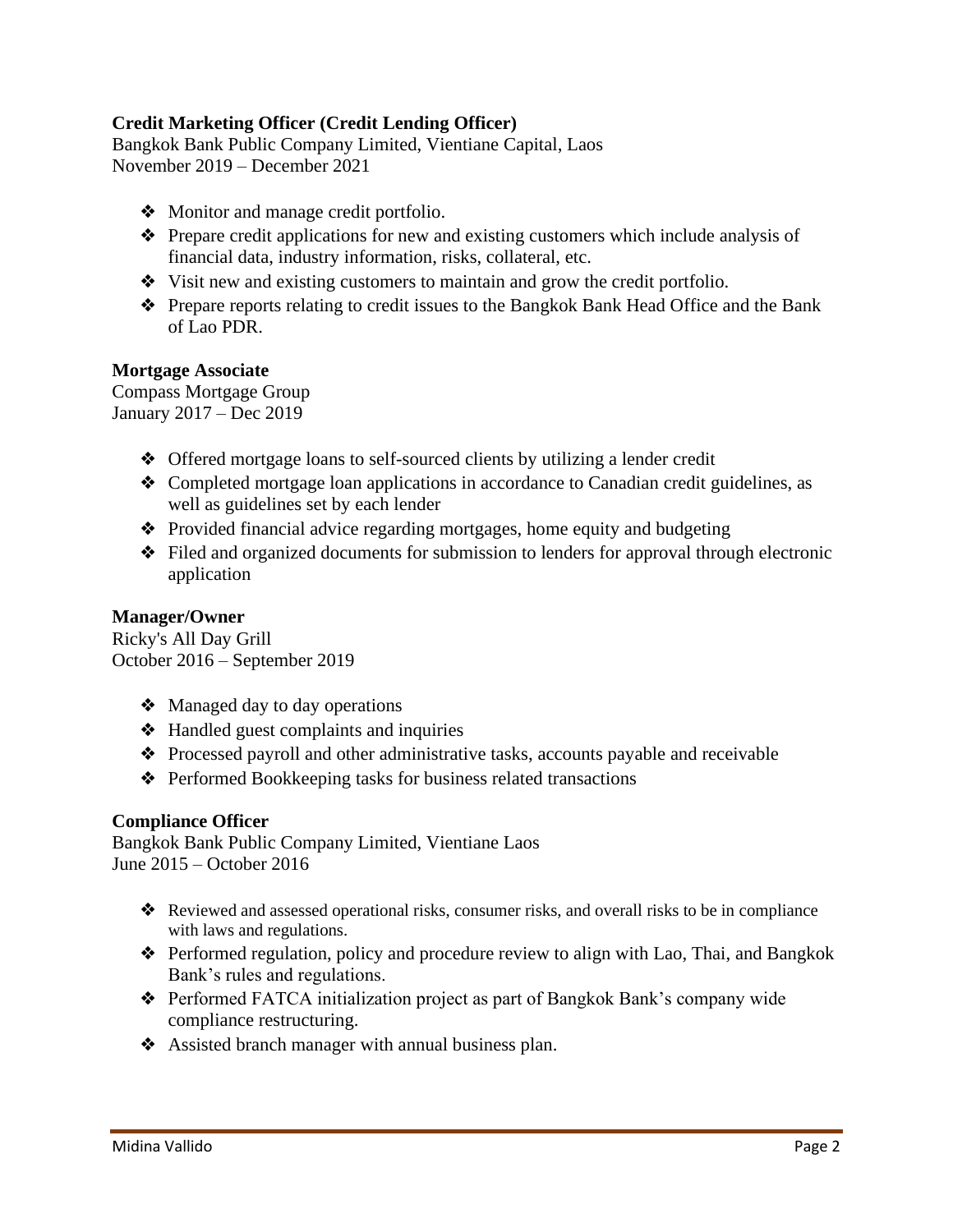#### **Mortgage Broker**

Dominion Lending Regional Mortgage Group, Red Deer AB January 2012 – July 2014

- ❖ Offered mortgage loans to self-sourced clients by utilizing a lender credit
- ❖ Completed mortgage loan applications in accordance to Canadian credit guidelines, as well as guidelines set by each lender
- ❖ Provided financial advice regarding mortgages, home equity and budgeting
- ❖ Filed and organized documents for submission to lenders for approval through electronic application

#### **Mortgage Associate**

Alberta Treasury Branch Bank, Red Deer AB May 2011 – December 2011

- ❖ Offered Alberta Treasury Branch Bank loan products to clients
- ❖ Networked with real estate agents and several businesses for client leads
- ❖ Manually completed loan applications, then transferred to online loan application system
- ❖ Reviewed and assessed client's eligibility to obtain loans

#### **Senior Account Manager**

Royal Bank of Canada – Spruce Grove Branch July 2009 – May 2011

- ❖ Provided financial advice (lending, investments, accounts, day to day banking, and budgeting) to high value clients
- ❖ Personally built strong client relationships by maintaining constant communication
- ❖ Reviewed and assessed a client portfolio to maximize returns
- ❖ Performed administrative duties that meet compliance standards

#### **Account Manager**

Royal Bank of Canada – Main Branch April 2007 – July 2009

- ❖ Provided clients with banking advice, opened accounts, completed applications for loans, visas, and overdraft, and referred clients to business partners
- ❖ Assisted customer service assistants to help clients with banking transactions
- ❖ Developed and retained client relationships